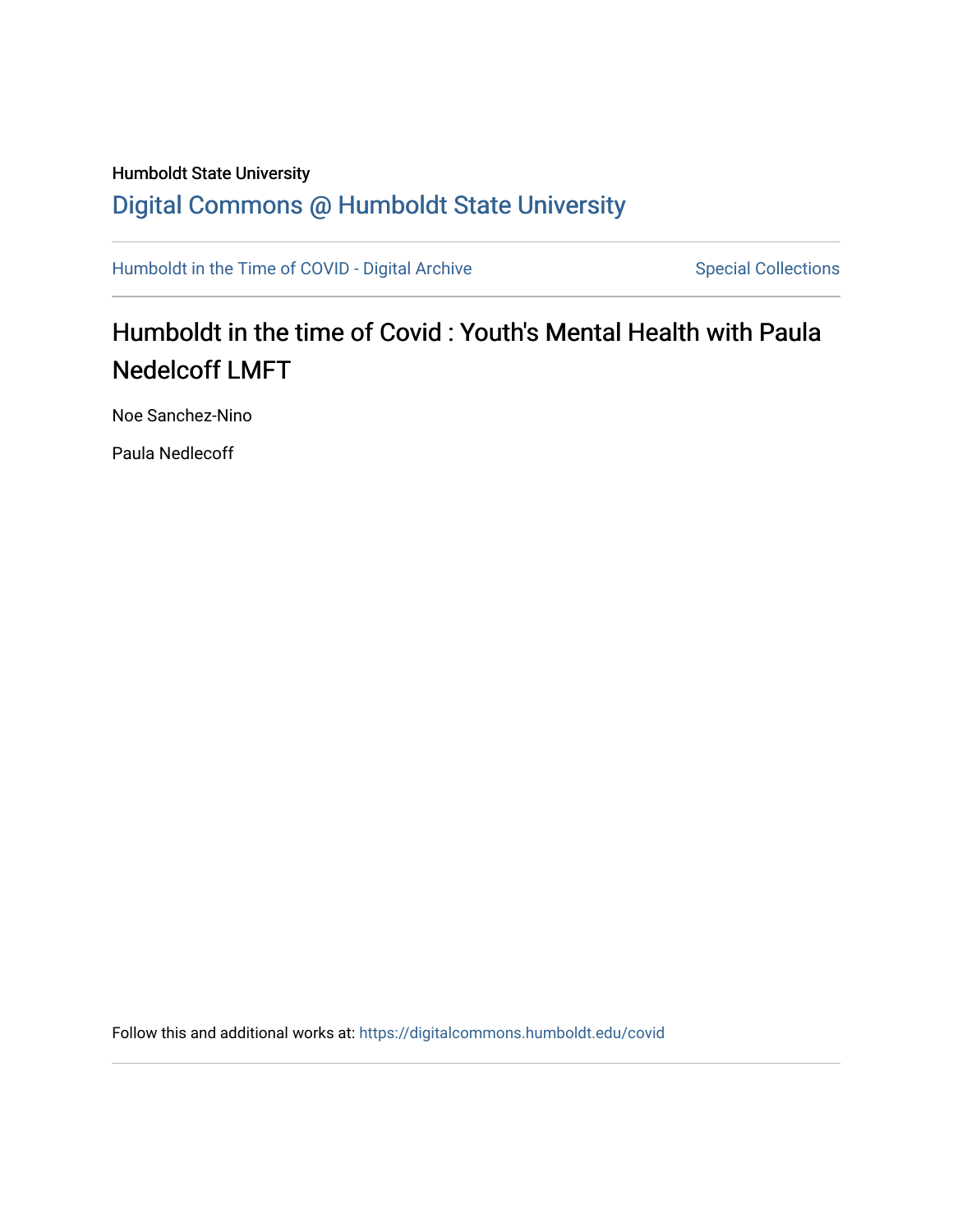# Transcription :

# Noe :

So just as a general introduction, like I said my name is Noe Sanchez-Nino I''m a junior year student with the History Department working alongside Dr. Pasztor for the Humboldt time in Covid history project for the archive. We're all allowed to sort of select themes and topics that we want to discuss and that we want to go into and mine is mental health in our community with an emphasis on youth. It has the opportunity to expand into the sort of macro level, but that's sort of where I want to focus since that is where I'm at now in my life.

Paula : Okay

# Noe :

So I would like to ask you a few questions just about your perspective if that's okay. The first one just sort of to more information just to get some good background information. Before covid restrictions and this sort of pre-pandemic time, how could a student request your support? And would they meet with you in person or over the phone?

# Paula :

So precovid, the way students got services at CAPS they were all in person classes, I mean sessions. They called the front office and requested an intake. At that point we do an intake and determine with the student what's the best course of action for them.

We're a group-focused, our focus is short term therapy and group work with the belief that you can serve more people with groups and then people can learn from one another. That is not always what people want when they think about coming to therapy. So, we're also a graduate training program for our graduate program here. So if a student comes in and they are low risk which means they are not at risk of hurting themself s or others theres not more intensive diagnosis , a history of suicides, attempts, that sort of stuff then we give them to work with a gradute student and those of us who are senior staff, we all supervise, you know we have 2-3 graduate students that we closely supervise but everything was done in person, the groups and indvidivual. We each have our own offices and part of coming into therapy is about that, that space that isn't at home, it's not at a friends its this comfortable space. So, my couch for example rocks, there are pillows on it, there's things to look at in the room or to even maybe promote a question or thinking and I just sit in a chair across from them so its a lot more what I thought would call personal and engaging, and so that changed when we couldn't see people live that anymore.

### Noe :

Right, right, It's a space and it's an opportunity to be available and vulnerable.

# Paula :

Right, and I think that the space as a person who's been a therapist for many many years, like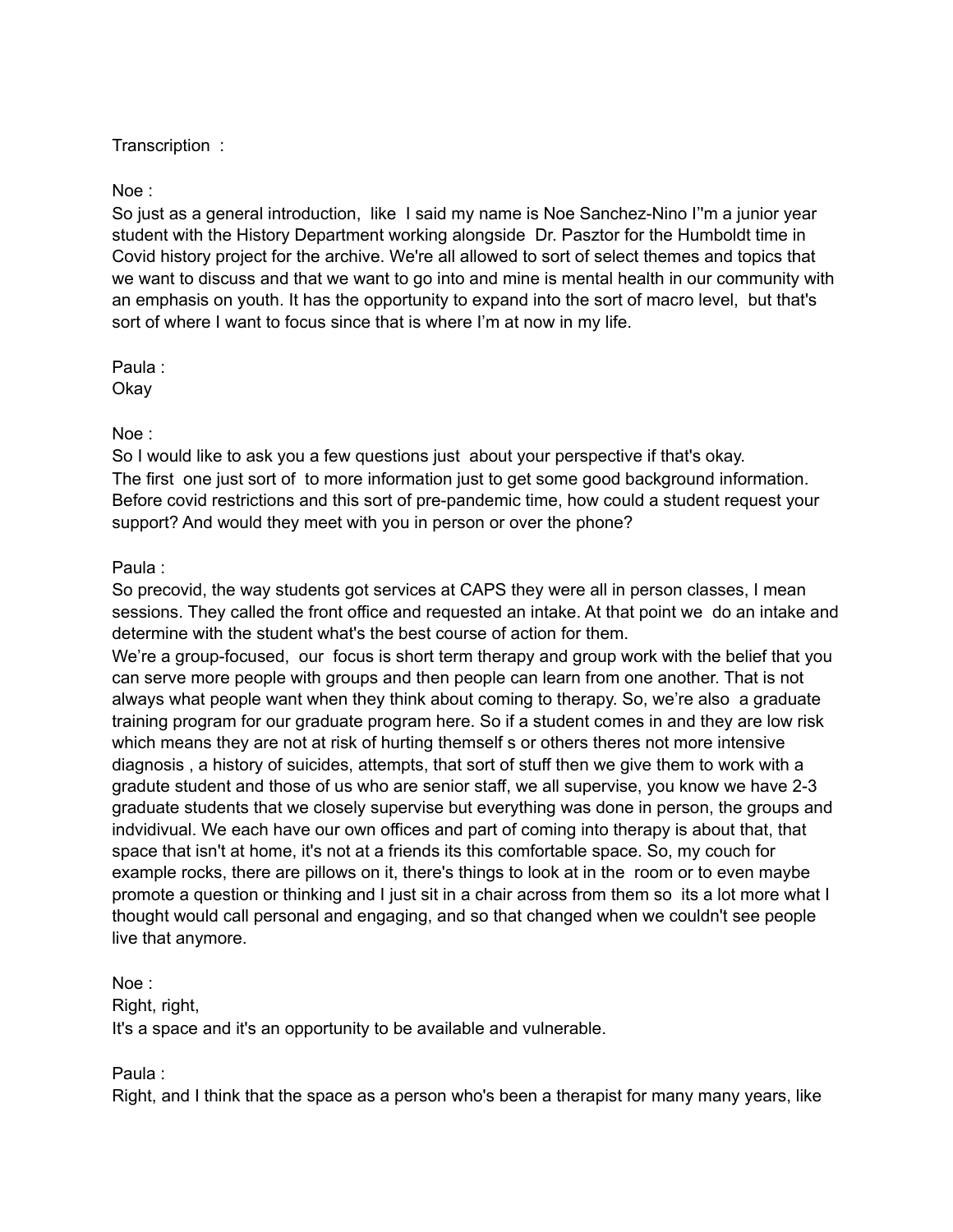the space that you do this work in, is important, like that it's comfortable and it feels like all part of the experience. Cause therapy is in your head and heart, but it's also experiential. What the room smells like, how those pillows feel, and as a therapist you're always observing all of that besides what someone's saying. So, I think that is pretty much it, and what's changed is that they still contact caps in all the same way but its on Zoom.

# Noe :

And is it harder to establish that human connection on zoom, you know? Just as you spoke about how space is so important.

# Paula :

I think it is, I think its working though. I see private clients now, I have a private practice also at night. I see some private people online, it's not my preference I think that there is. It's missing those things, you know? How the client carries themself when they come in. You know, how they sit in the chair. How I sit in the chair, how I react, those kinds of things - there's less queues for lack of a better, that can happen online. The flip side is that you kind of learn to do it in a different way, so you learn what student, specifically keeping it to our Humboldt students, what students don't get out of bed to do this session? I've learned a lot about where the students are conducting and showing up, and it's sort in a different intimate way, where all of the sudden I'm in their space.

Noe : So it still allows you to be personal.

Paula :

Yes…

Noe:

And to see their lives and where they feel safe and comfortable.

Paula :

Yes, Yes. And it, I also think that it depends on, you know, the individual that is doing the work. I'm a real engaging person and im very comfortable I still certainly still have pieces pieces of imposter syndrome but i'm sixty-seven years old, so I can have a way with the student that feels - I feel very grounded in who I am, and I've had the confidence now to go o now I can do this online because I was really scared, given that the only way I knew how to do any of this was in person so i've learned a lot…

Noe :

But that's really great I can imagine that as someone whose yourself whos had those years of experience doing those in person you develop your skill set and the job that you do sort of this this physical space and then having to translate what you know sort of on this online medium - i can imagine that has been very difficult.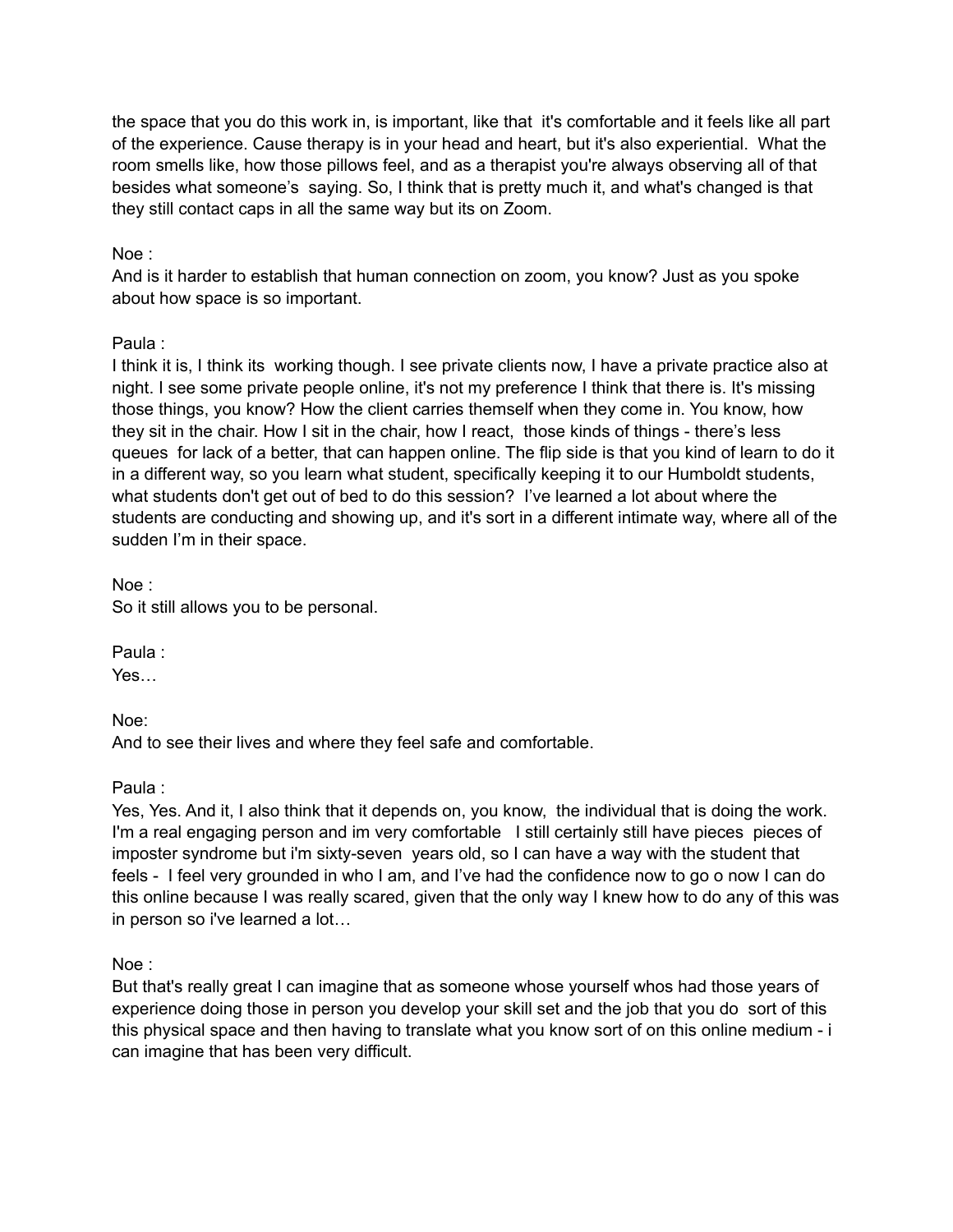### Paula :

It's fine now, but ironically the first three months of this, if you remember we sort of shut down in 2019 about March, if I remember…

# Noe :

Around December.

# Paula :

And I cried because I was having such a hard time with technology. You know I'm old school, I went to graduate school with a typewriter. There was no computers, and so learning to do the technology so you would blow it and mess up a student's session, I've found like I didn't have the same stressor and anxieties as students did but I was experiencing a level of anxiety that I hadn't had because I had to get on this learning curve which I look back and I go "wow I kind of overreacted" but what a learning opportunity, because it's opened up a whole new world.

# Noe :

Its a new form of connecting with people and it's very newage as well.

# Paula :

Yep, I mean i really think so for "poo-pooing" it so much, there's like, I still think the ideal is in person, I think that the ideal would be for the doctors is in person, but this allows people to that dont have that ability to get services now and for us all to go this can work, so…

# Noe :

And also I think I believe it allows you to connect with students that are not in the area and that are studying at home and I'm sure that's a very big help considering that mental health resources are - considering to get for people to get of varying financial circumstances and health insurance plays a big role as well - I'm glad people are able to connect with you in this sort of new way, but where there any trainings or any sort of classes that zoom offered, or that, I''m not sure which organization would be helping this circumstance but that helped learn zoom techniques and sort of that kind of connection.

# Paula :

Not really anything about therapy on zoom but we all got trained on how to use zoom and how to make this work and then it was sort of a gap be trialed and error and realizing which you all know cause your so much younger, most of the time technology is going to work much like it says its going to, you just have to trust it but do I think there was a big trust piece as a provider, like wait a minute how is this gonna? But no we didn't a - we got as much as we could I thkn the school really jumped through when I struggled that I would talk to kids online instead of in zoom, for example, because we were working from home once I was able to bring in my full desktop from my office it was a lot easier for me than trying to adapt with a laptop so the first couple months I did more telephone sessions which some students really like since there are some really anxious individuals that come to counseling and they prefer not to be seen and so this was a new way for them, to speak to them though as a therapist and i've talked to other therapists, phone is not in my opinion the ideal because for any of us that are a little attention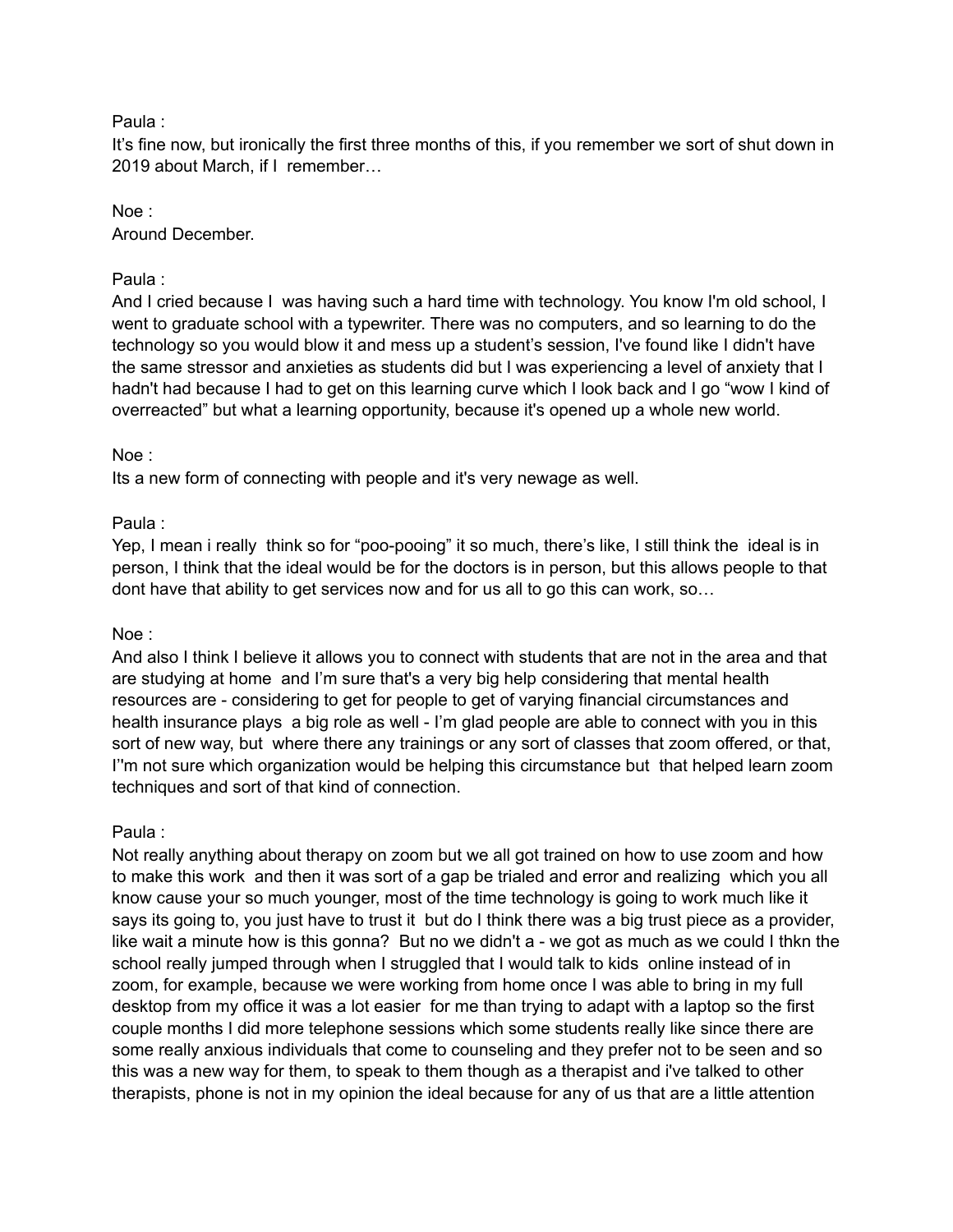deficit we can get, it's easy to get, to try to start to multitask…

### Noe:

Yeah, to focus on a single sense.

### Paula :

… and when your on the telephone no one can see you, and you can be present but its hard to give it the full extent like working with you right now, and even this its, you can get away, for lack of a better - that sounds kind of weird, but like when your in the room and present you are so there so, what I have found is that i've had to work hard on staying very present with who I'm with because I do have a tend to probably how i got through school and life and all of with challenges, like when your a multitasker, you multitask, and it's hard to go like no that can wait im here right now so that's been a learning curve, and I don't know people talk about that. It might be true for the students too, that they want to be in counseling let's say, and they are in session and all of sudden they are also seeing something else where if they were here in my office again, your in this bubble where its just all about you and the experience there and there aren't other kinds so I think it can allow you to go deeper.

### Noe :

So I know that as a student just as someone whose studied before covid time and then during covid time, learning does feel distance, and I feel like I'm learning and it's the same material there is this physical distance that sort of spaces you between what your supposed to be doing and where you are now, so I can imagine that when it comes to your own life it's to be vulnerable, it's hard to vulnerable to a camera, I know its difficult to pinpoint how covid-19 and all of its in person social restrictions affecting socio-emotional development, I mean these are like really crucial times I feel like, as university students to develop and learn about boundaries and learn about different people and how to be tolerant of different ideas and people who come from all over the place and I wanted to know what kind of challenges we've seen in this aspect of life as sort of school has gone on line about our emotional development?

### Paula :

I think two things, I think for students that I've worked with since I've been here that were highly socially anxious, they have done better since they have not had to go to school and be in person. Now that's for students that really knew they had social anxiety or struggled with routine and getting up being able to they could make that work for them but from a different perspective, kids and I'll talk about it younger than college too kids are missing out on this what was "the norm" and I don't want to call it the norm anymore since I don't know if it will be the norm anymore but there is a skill set and in socio-emotional development that we thought people needed, right. And that is now been removed and you know some kids students or younger they work better in groups and they need study partners and they need the actual tutoring that you can get from the learning center when its more in person, like they are hands on and this has been difficult for students who need that kind of engagement and because a lot of times when your online you are required to pull in your own discipline and that you know so you got taught that really early on by picking the highschool you went to, but there is a number of students who come to Humboldt their first or second years so were talking their under twenty-one that they haven't developed that inner discipline yet, you know they are coming to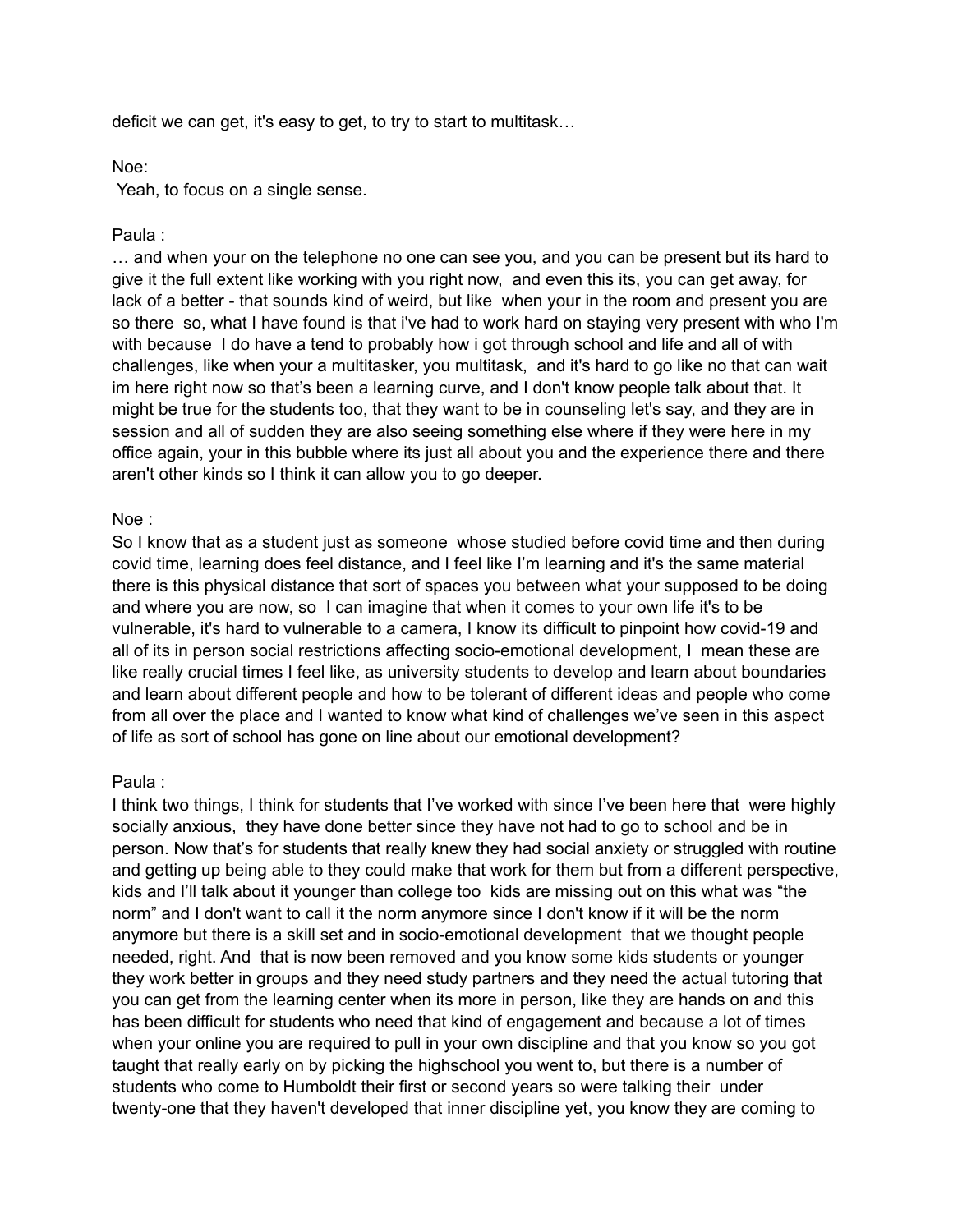college because they are lucky they got a college or they got recruited to come to college but they really don't know what they are doing and to have that kind of guidance all online or through written stuff it can be sometimes harder than having your person, you know help you navigate through if that makes sense.

### Noe :

Yeah, it's sort of its own learning curve sort of in personal development as well. In just, you know just knowing time management, knowing you need to be - you know, all of that so I can imagine and yes I did learn that very early on, around 15 I believe is when I took my first college classes.

### Paula :

Right, so you see if you hadn't learned that think about - if you don't have to be in class and that's your external locus of control and you can just look at this at 3:00 o'clock in the morning it can I think young adults sleep hygiene is off anyway as is students' but I think it throws off the sleep hygiene even more, as far as a routine and ritual and I do think that my own optimism is that as the students develop maturity and more self awareness they will get a hold of this, but we have seen I cant quotes numbers so I'm not gonna, but I'm thinking that there is late withdrawals and some extensions for papers things such as that, that is going to be more tied into one hand less pressure because the pressure of having to show up to class and physically turn in something maybe be just that external locus of control that was, what was needed, does that makes sense?

### Noe :

That makes sense, I can imagine that; that kind of just personal development and academic development is being self lead now, you know. It's just one of those things that comes with trial and error unfortunately and it's even more trials you know and it's even more errors now that it's online you know, you don't have someone to sort of bounce off of for ideas and reference points and I understand.

# Paula : Right, right. Go ahead, next question.

# Noe :

Thank you, do you think this has been worse for some groups of students or individuals and what I mean by that we spoke about sort of two kinds of students whose with social anxiety and those who would serve, or would be served better in sort of the physical setting, but for groups of students I mean sort different racial or ethnic backgrounds sort of compositionally speaking , minority students, do you believe these in person restrictions have served them in a way that is more difficulties to learn and balance a healthy mindset? Just for me I know that being underrepresented and underserved in a community with already little access to health care and mental health, I'm not sure how you've worked with that, with just students of different backgrounds.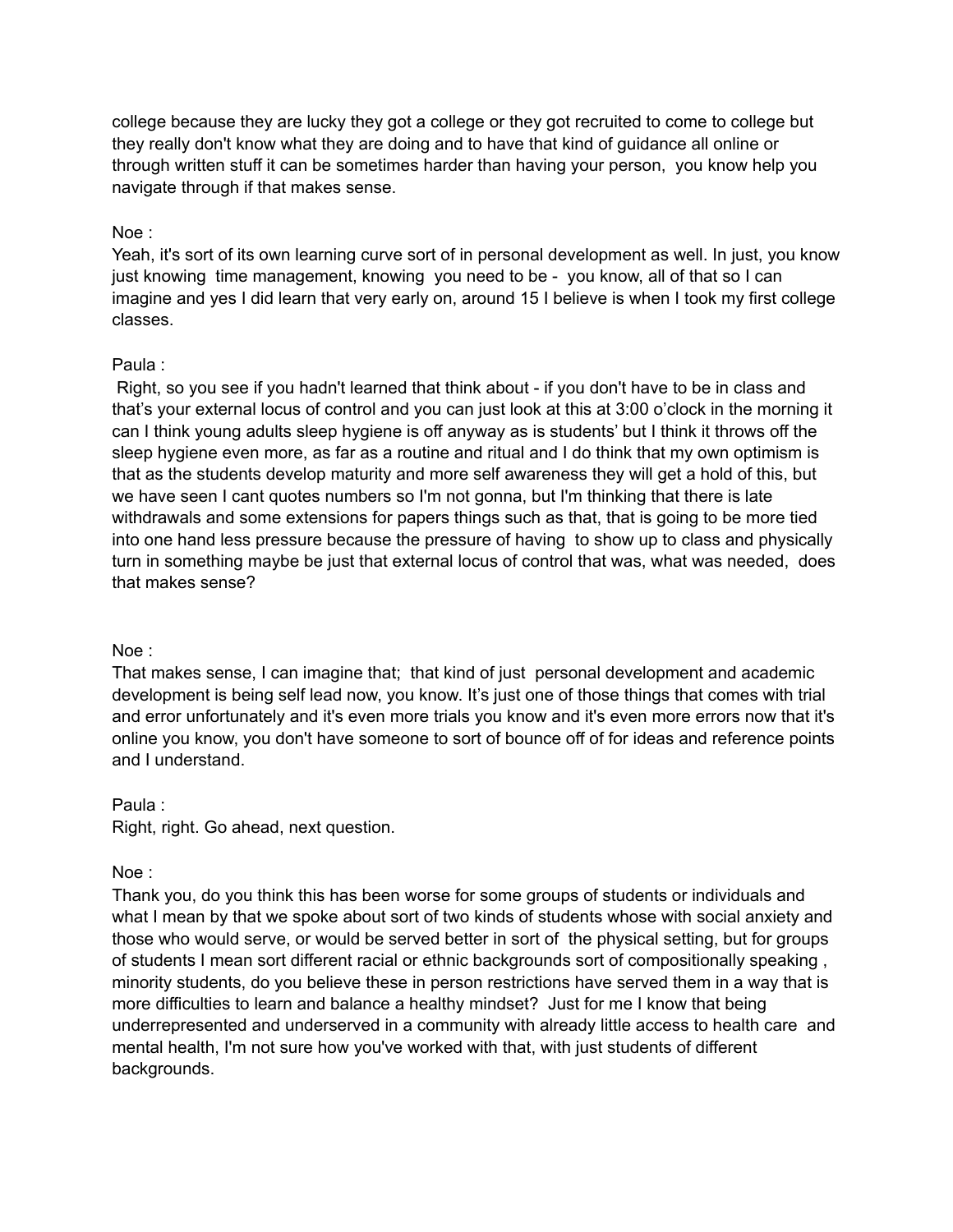### Paula:

I think that for transplant students in particular that its hard enough to come here from an urban area even in person because it feels different it's quiet it's rural its whether it be something there is no food after eight o'clock at night in most places, your not conjugating with groups of people that have similarities so, I think it may have made connecting to this area more difficult feeling more isolated I think and again the ease of saying well I'm going home, why am I going to subject myself to this and it's uncomfortable and I do this work from home, and I think that separate from non-white students just the fact that if you are from an urban area and let's face we're serving more kids from out of the area than local kids, I think that it makes a lot of sense that if you really hate the weather and if you're used to all these things and your connected to your family which we know that for a lot of families that's true even if they are problematic families, it's like you go - you leave, so I do think it has made it harder, I know one of the things I reality tried hard to do is when i'm working with students and I hear that isolation - finding out if they have a vehicle, find out how comfortable they are going to town making sure they know about some of weather it be Black humboldt for students of color which is also very open for Latinx students, and different activities at different restaurants, different - you know, so people can start to see "oh you know maybe there is some stuff here that I can feel connected with"

### Noe:

Right, feeling home away from home.

### Paula:

Cause otherwise it can look like, and I've discussed this with my friends all the time it can look like this rural white area that unless your a surfer or kayaker or birder, what is there to do, because everything else is hidden, you know, if you were raised in Fortuna you know that like all you have to do - my grandkids are half mexican half white - you go to a quinceanera, you know the first quincenera I went to I went Oh my god, wow. It's still more hidden. You know what I mean?

### Noe :

Yes, I know what you mean and I've gone to make friends on zoom , which is challenging on its own, but for students who come from more urban settings like Los Angeles or those big cities they come here and they ask me oh you've grown up here, what can I do here? It's sort of similar to what I would do at home? So in a way i've seen that it's not that people don't feel welcomed here it's that they feel incompatible, which is-

# Paula :

Well I agree if you're used to smells and loud noises and I'm thinking because I have family in LA - one of the things that I love is that I can get any kind of food I want at one o'clock in the morning, you know what I mean , and it's warmer and I like business. Whether or not I could live in that 24/7 and then have to commute is a whole different story. But kind of that loud chaos, the energy., its very quiet here and I kind of agree that sometimes and maybe this is really ignorant of me as a white woman, that race is an issue up here but it's also more of another demographic of rural vs urban, versus exposure to things that people were never exposed to. People in the city , some people that know have said " you know I'm not going to take a walk up in those woods, I don't know who's going to be out there" so and i've lived here a really long time, the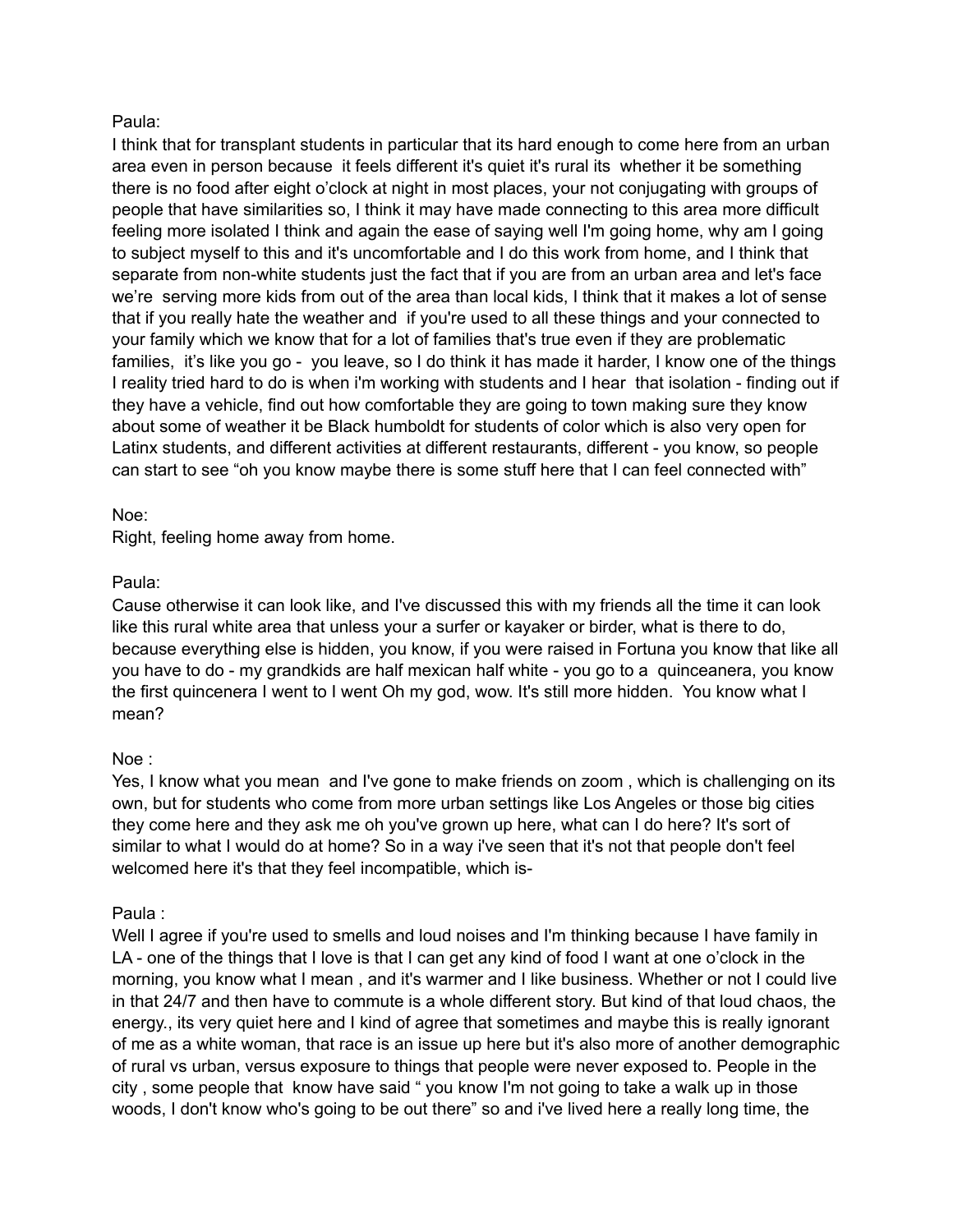joke for years was black people didn't come up past - I have friend who grew up she's half black half white she grew up in Willits and she said o no my people don't ome past willits because that bigfoot is up there. So yes I think that incompatibility and I think covid has made that worse. You can't go to the bars, not going to bars or getting drunk is what your supposed to be doing but people socialize at bars they socialise in restaurants and as things close down it took what was already limited even more so, away.

# Noe :

Yes, and even now even if you do socialize you have that fear of covid, you have that fear of will this get me sick will it get my family sick will take it back home, it's something you want to do but you almost feel guilty for that kind of experience.

# Paula :

And developmentally again I will say that for students that are not local you are also developmentally in an age that you "sex drugs and rock and roll" I mean you know this is the time of being very social, being sexually active, being and practicing dating, experimenting with a number of things and I mean all within norm, nothing crazy, and all of that was just like taken away and so I go just paying attention to students anxiety or depression really trying to tease out how much of this is there regardless of this Covid or how much now is this another environmental factor, that just made it even worse, it compounded it.

# Noe :

Yeah, within the normal human realm of despair.

# Paula :

Right, Right, and just being torn like to go to a club even though you really want to get out, like okay what is the risk? And am I going to be anxious the whole time I''m there you know those kinds of things?

# Noe :

Right, there's been so much grief just for people who have lost family members or people who have experiences that sickness and sort anxieties and the state of deprepression that bring and deferred dreams too and the changes in people's lives that have resulted because of the covid shutdown and generally just from the pandemic at large, you know people had job opportunities that they wanted to pursue - they cant, anymore financial burdens that they wanted to go study somewhere and now they cant. How locally, here locally, how have we seen people respond to these change of plans.

# Paula :

Well I think a generalized - well I'm thinking of 2-3 of my students who were planning of studying abroad and then having to cope with that. People not being able to go be with family members who have passed, not having closure, in Humboldt county what I will tell because i'm a business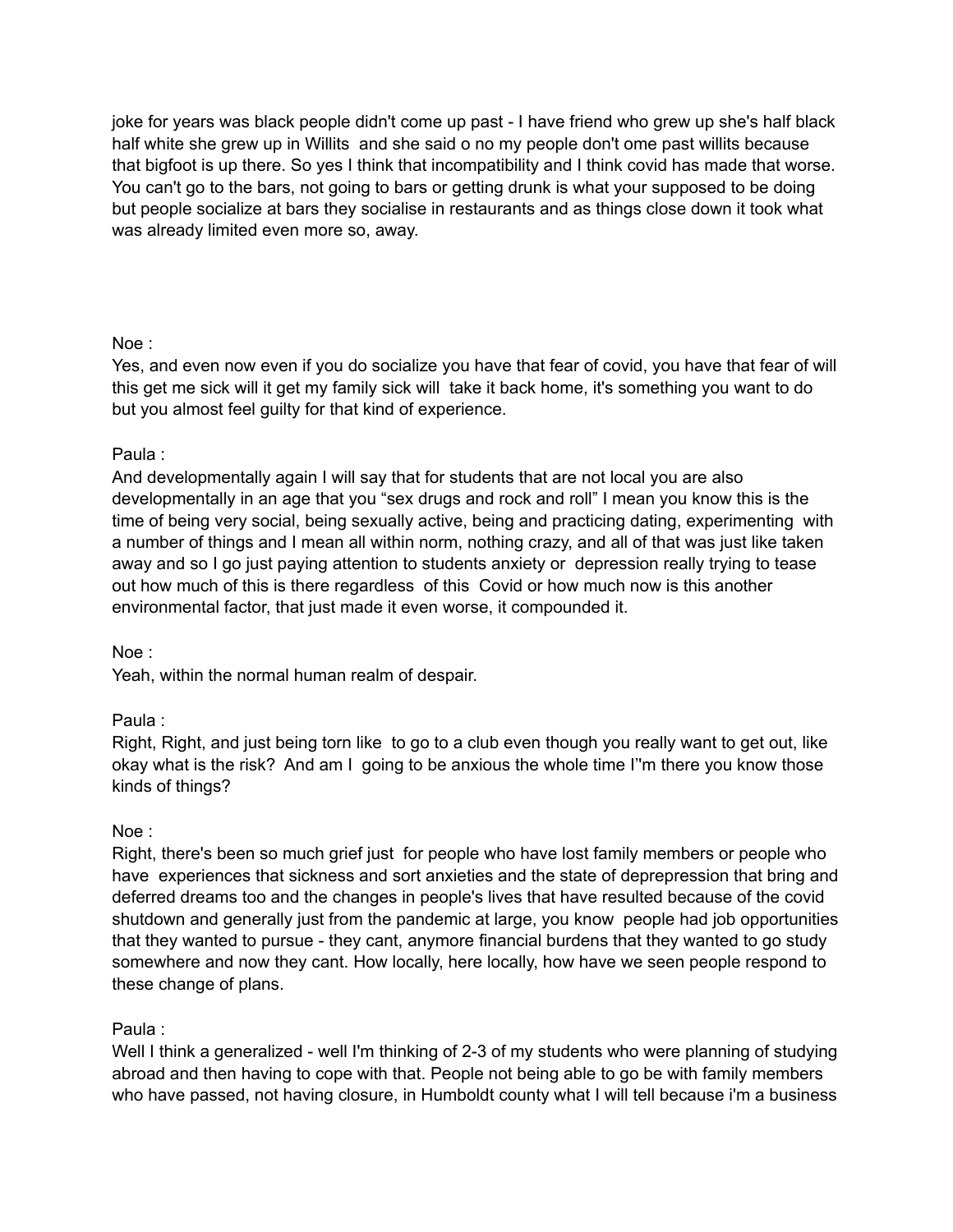owner also, thank God for those grants that our governor gave us no matter what anyone thinks of Governor Newsome, he took care of those that new how to get on this or how to access and help to get on these things and kept us all from closing.

Noe :

Yes, my mom had a child daycare, so if you hear children in the background that's what that is.

### Paula :

I don't hear them, but yeah.

### Noe :

And she's benefitted from those government relief assistance.

### Paula :

And hes, I'm telling you if you were able to get in and this is the other thing since not everybody just because you get a business started means that they knew the ability and had the availability of a good computer or sitting and waiting, but the palace that I own with partners we had somebody who could do that and we were able to be closed and or stay open some part time without losing our shirt and ironically as real estate has also increased in humboldt county, not saying its due to the covid but its been very serendipitous our business now is probably worth more money than it was because you could if your numbers are bad for any business right now, selling you could also say that was covid related, so I think people have gotten a lot of locals and I've lived here since I was 18, we like to get out of the area and so we have felt more trapped, but for me and I shared this with students since there are so many resources, when some of those waves of being disillusioned about what was going to happen just bears stronger than I want to use, benign able to go to the marsh and see the birds and the ducks, and kind of go this isn't for ever look at these animals keep surviving this is like I was able to put it in a context of we need to just do what we need to do to get through this, we have never experienced anything like this in this country for years upon years and none of this living generation has experienced anything like this In this country for years upon years and none of this living generation has experienced anything like this and so kind of taking advantage of because there wasn't anything else you could do so you know learning to be more comfortable on the beach or in the the forest or on the marsh and you know what can you do?

Noe :

And that, I mean I don't want to say it is a silver lining but it's an opportunity for people to sort of recenter and you know look at life here and in the now and the present, and it's been helpful for me and I can't speak for everybody.

### Paula :

I can't either but I think there has been a lot of silver linings I don't want to say I, I don't like the use of the word regret we who we are in this moment because of everything that has happened to us, positive and negative but I think if we cannot fight it as humans we can let it evolve and see what it is teaching us I see families maybe becoming a little more self reliant with each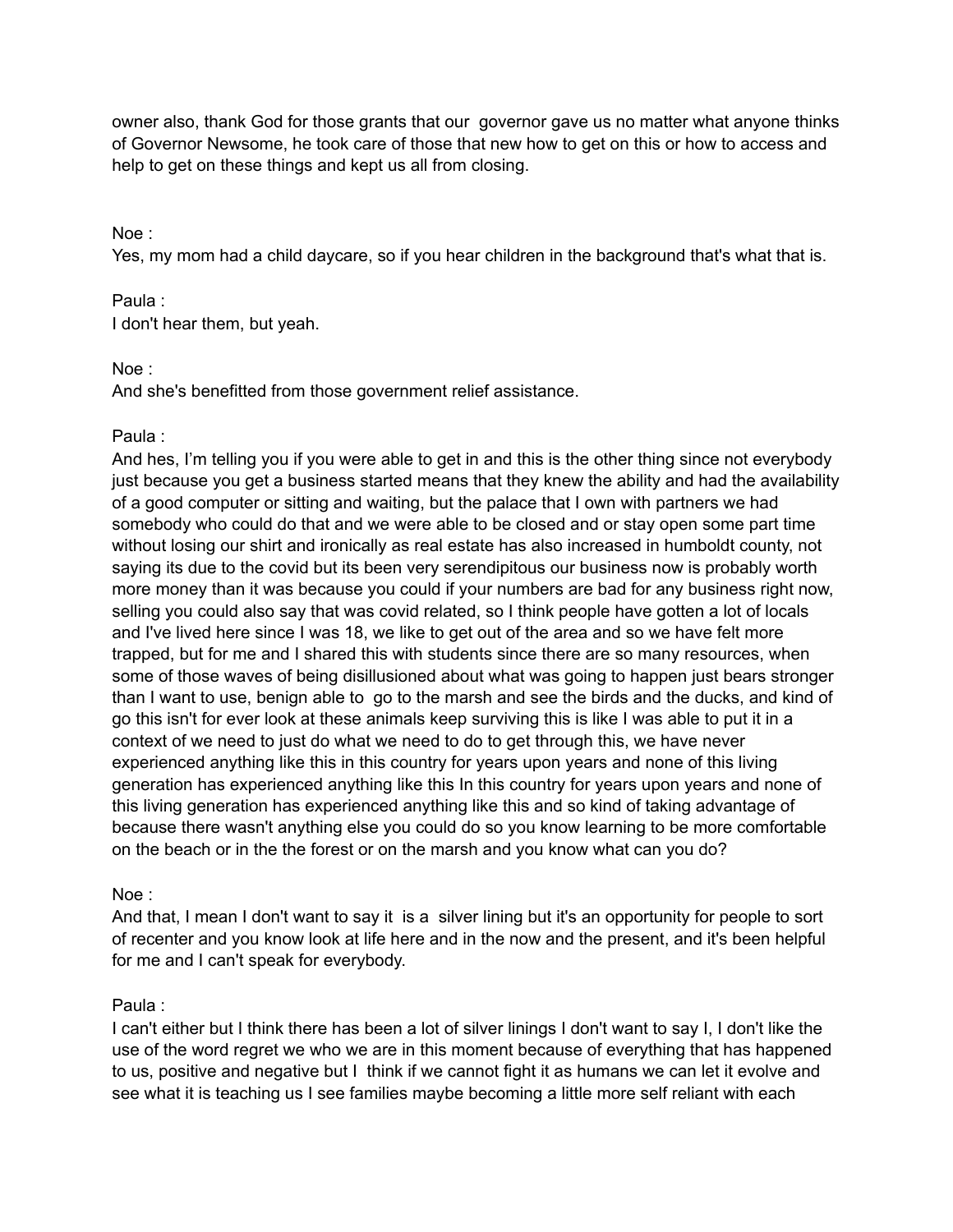other, people maybe not having as many friends, but getting more connected to like people establishing their village, but we also saw sick people flooding the emergency rooms. You know, i'm sure the doctor peoples have a whole different viewpoint because I know one of my comments was i'm not worried about dying from covid, im older, im worried that will I get in if I have a heart attack or a stroke, like it brought up other things like that our physicians here the student health center have been so good with the student working with them via email or zoom so I don't think that the students health care the lack just like counseling hasn't lacked its just been so different.

### Noe :

Yes, I understand and i've actually read about you and I've read that you are an advocate for sexual assault victims and your experience of being a marraiage familmy therapist what are some sof the changes we are seeing in this field of advocacy sort of in this context of Covid- 19 and sort of what, I mean has this time provided different trigger or is it the environment that makes it harder for people to come to a healing place? A little bit more on that one.

### Paula :

I think for anybody who does manage their stress levels well, so within the family I think that domestic violence is on the rise of feeling you know, more stuck. But I also think there is coincidences with that and the change of government the last "x" amount of years too, so I that's a really difficult one, where we have behaviors that are displayed that say certain ways to treat each other is acceptable and then this covid comes, so if I was a researcher I would want o be teasing okay which came first the chicken or the egg in that, but when it comes to more sexual assault, I'm going assume theres going to be less reporting beacuse someone is going to be ashamed that they were out when they shouldn't have been out, because of what someone might think about them with covid, you know, so I think its more layered than that, but I do think that drinking and eating, I mean - I dont know if DUI's are on the rise, because I just dont study all that but I think that people - I mean we know that grocery stores and liquer stores havent lost any money during covid, and people have been also put weight on. In general in this country during Covid.

Noe : Yeah, I know that one.

### Paula :

Yeah, me too and we know that alcohol is never the cause for any assault or violence or poor judgement if you put yourself in a more dangerous situation, but what we do know is that alcohol clouds the management part of our brain which gives us clear thinking and so any of us might do something after we have three shots in that we might not do perfectly cold, I mean, I just never like to act too arrogant about that, how alcohol and drugs work is to slow down the management part of our brain so, if there is more drinking there is less locus of control. Weird behaviors can happen.

### Noe :

And I can imagine that for people who are victims of physical, spiritual, and emotional abuse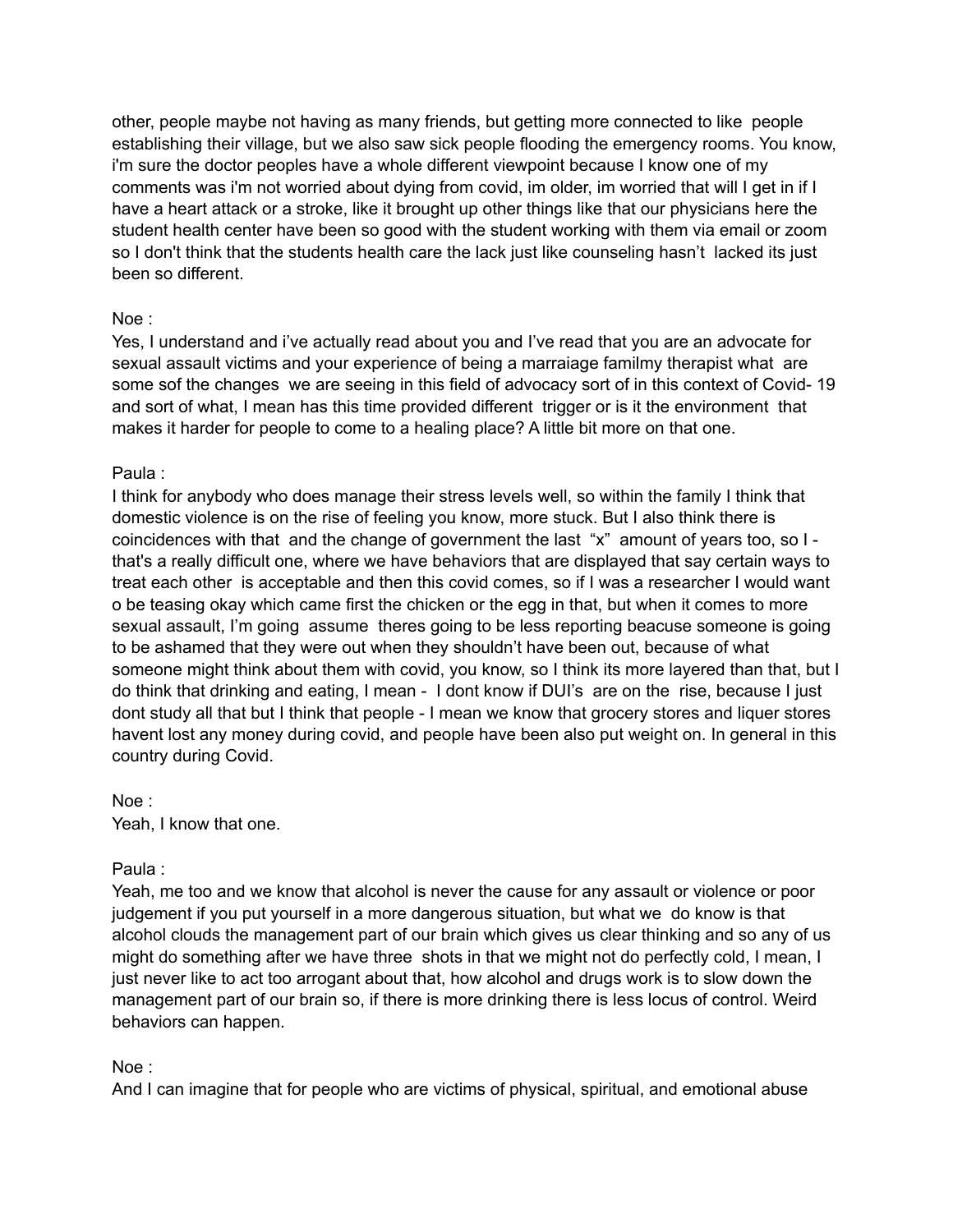really being at home with a family member or someone - relative, who is their abuser is really challenging and to be stuck in that kind of environment and not really having a way out, you know, since maybe they depend on them financially and it's a circumstantial relationship.

### Paula :

Well it's hard enough, especially if there is physical abuse and control and then we have this new disease where we might not have availability in shelters, you know and we've got in Humboldt, we've had shelters at different times and then we haven't and we used to sometimes house people at a hotel or we would have safe houses but again Covid changed all of that, we can't have someone necessarily come into your house if you were a safe house, so all of that could definitely keep people more trapped in their homes.

### Noe :

…and I know the family structure has changed, and I was reading an article by Branka Vuetla, she's from this legal aid website that was talking about divorces and she was explaining how now in 2021 there's this like rise in divorce cases for people who are older than fifty, so really like what would traditionally be the later off their marriages and considering that for people like me I'm age 20 and my parents are in that age group I know that a lot of parents wait for their kids to go to college to divorce but I was wondering if we're seen anything locally related to that rise in divorce and sort of change in the family dynamic and all that sort of

### Paula :

I can't say that I've seen anything in and I do some expert witness stuff for high-conflict custody cases and I think you hit the nail on the head that the narrative is again your good parents if you stay together and stick it out for the kids, but there is another narrative that seems to be that people really we're at that unhappy but they got lost in their role as a parent and they lost who they were as a couple so one of those two things can happen in the later life divorces what I've seen in other divorce that's been more covid related is when the households have very different rules and mores about covid and about shots about protection about masks all of a sudden that makes custody and co-parenting far more difficult because you can't control what the other parent does but there is now can control the safety the other parent and the family and or members and so that can make things a lot more trying.

# Noe :

… yes that one is just one here personally I've experienced and it's a challenging thing for everyone involved in the family just waiting for that point of I'm going to wait until my kids reach the age of being adults so that we can do that is for me just personally not ideal you know I've heard people say that the home or the family does better when each parent is happy in their own house and they can contribute actually to the like emotional-loving relationship to the child or the children.

# Paula :

Right I agree, I agree 100% it's sometimes hard to make that kind of time for yourself and your partner and your children and if you have fiscal - so if you take a lower socio-economic family where you have to work your butt off in order to keep a roof over you and your kid's heads all of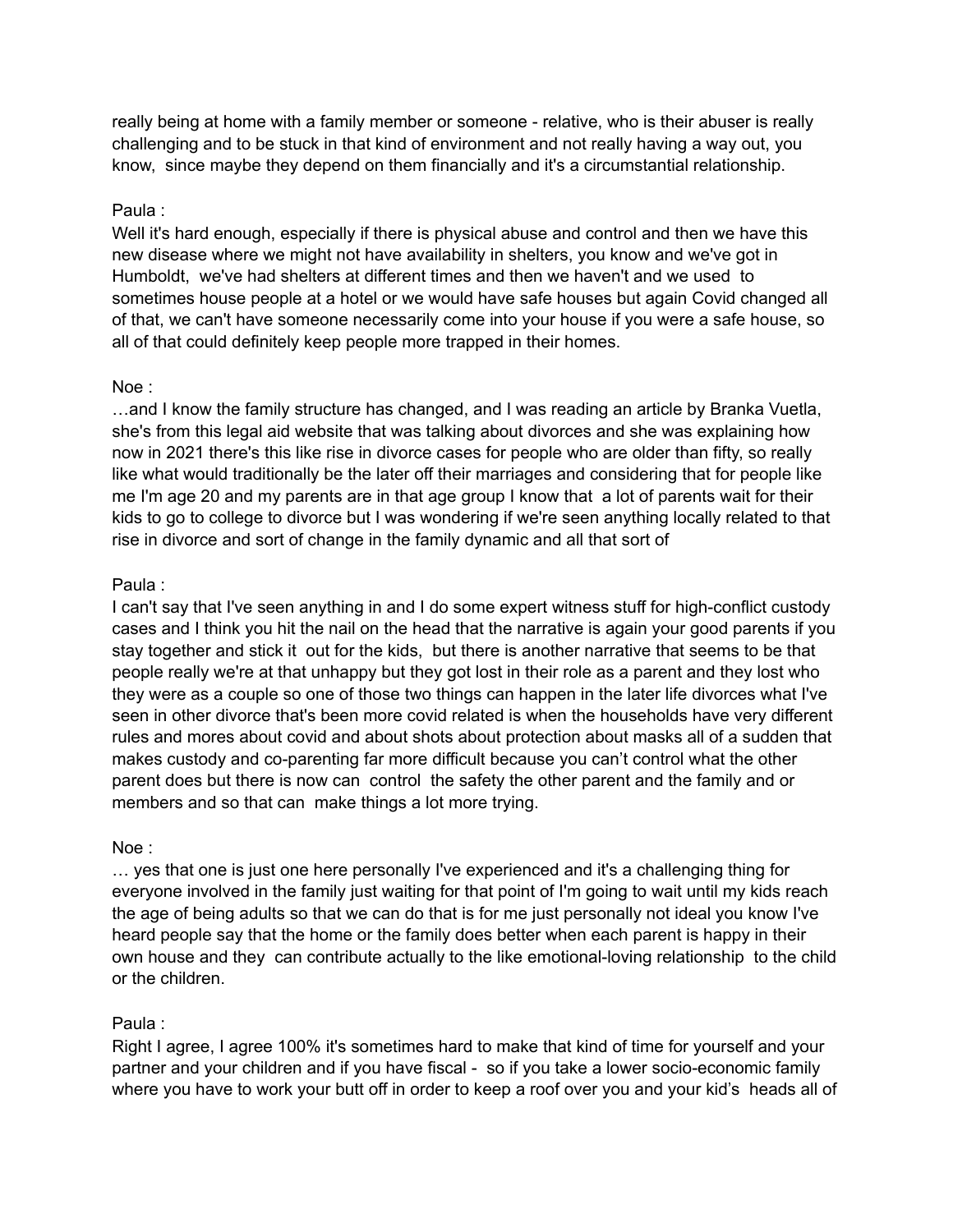a sudden you're too tired to take an interest in that spouse that you took an interest in when you were recording so it's so easy for that to happen and it also in a lot of people's marriages you're not supposed to be self-centered you're supposed to be all self-sacrificing like I tell a lot of people oh no there is no special chair for you and Heaven for being a martyr this is about how do you want your kid to grow up a martyr? How do you love your spouse and even show healthy conflict to the kids like you don't have to agree with your spouse but how do you do healthy conflict so they can learn how to do conflict when they grow up and not be kind of like paralyzed by the first time they have conflict with someone they care about because they don't know what it looks like or it only looks like this real severe kind of stuff

### Noe :

Yeah, that one for me just That hit like a gong in my mind right there with the healthy conflict I hadn't heard about it that way no but it's true you need to be an example to how to navigate the situation which is difficult because the chances that our parents learn that from their parents going to further back in time before new age self-help ideas and like that…

# Paula :

Right, right, I think that is each generation can break it just as an example you know you said your parents are recently divorced if your mom in her 50s can learn to be really happy she's breaking the pattern you know what I mean and so if each one of us and we all make mistakes but we keep showing those that we love "oh, I learned this now so now I'm going to do this differently and not blaming the other parent and letting people kind of figure out themselves because it is true three generations ago divorce wasn't an option you just stuck it out because it was really about survival it took two people to run the farm it took two people to like it's so different this old neighbor I had when I got divorced I got married really really young and got divorced and then the neighbor came down an old man bulky he said "I don't understand you people me and Edith didn't like each other that much but we didn't have any choice like you young people have too many choices" and that sticks with me so much because the more we evolve as humans the more choice we do have and intelligent and having choices can also cause depression and anxiety or sometimes a simple minded person they just kind of go along I mean and that can get to a whole lot more government stuff where they don't want us to get smart hahaha and again that's a nice refrain when your counseling with people being depressed and being anxious let's break that down today this is a sign of intelligence because you are stressing over these things that you have awareness about.

### Noe :

That's what therapy is just like to me just here personally that's something I've participated in that's something I feel like if I were the ruler of the world what would I give everybody as an unalienable right is the right to a therapist it's a part I feel like you go to the dentist you go to these casual check-ups to make sure that you're living your life in a healthy way inside because what you believe about the world and what you believe about reality from the inside is going to completely change the way you experience it physically.

# Paula :

I agree with you and I agree that if there was a model like that then it would be so less stigmatized if you know there's a lot of different layers of and it's on a pendulum some people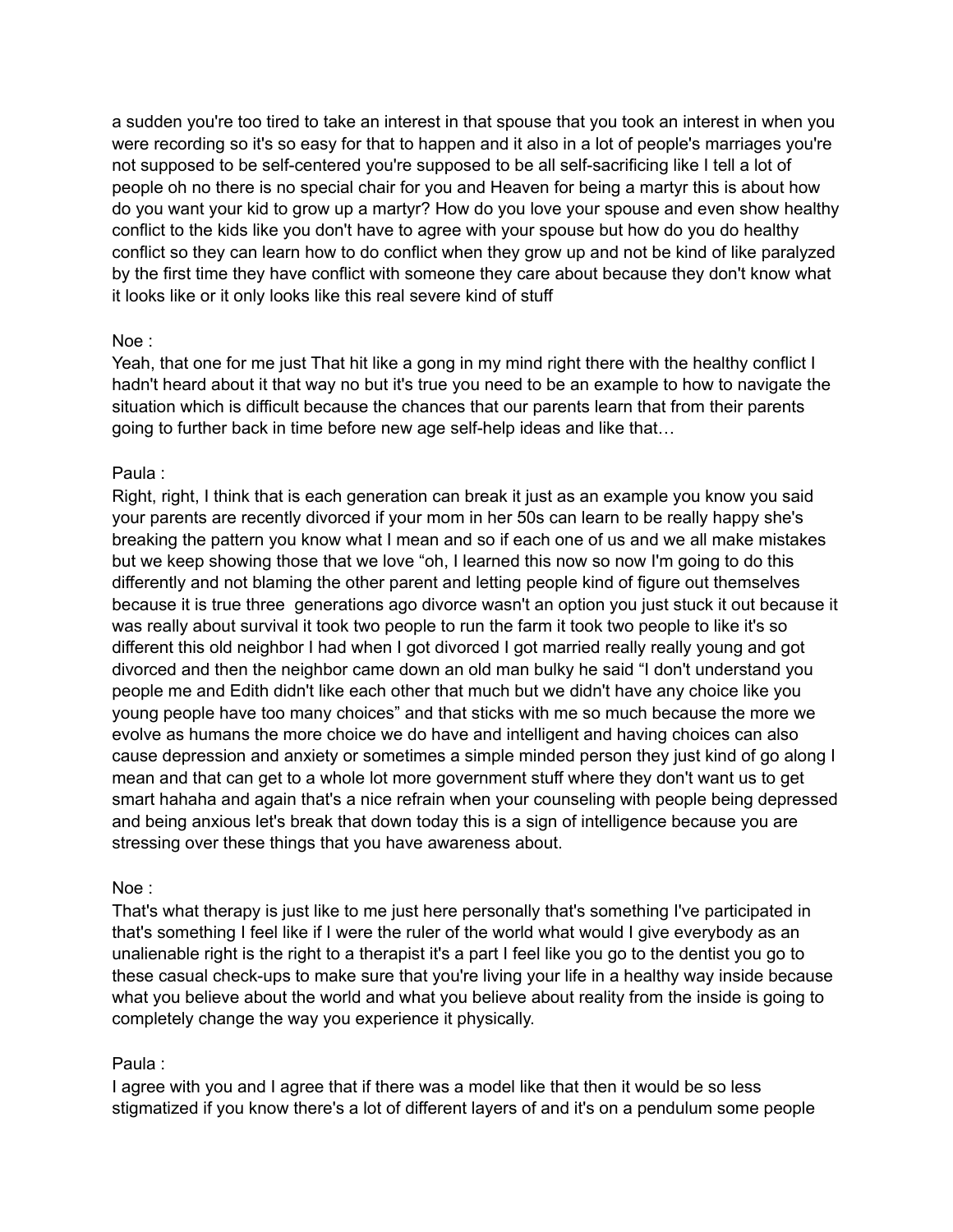have some serious serious mental illness problems and they have to be triaged because medications are necessary and a number of things but many of us just need that neutral kind warm person that, that hour is all about them, like, and where they get that support and it could be check in person, so students that I see and a number of years here have now been long enough like seniors actually graduate student, who I started with an undergrad, I've been like his historian because I can remember where he was and these steps so I can help be the historian and also know how to point out things or question him with things that you know this is what you do when this kind of stuff when you get overloaded with this and so it's not so that there is anything magic but there's been a relationship established that you know I'm that person for them .

### Noe :

Yeah, and i'm seeing that insurance Companies like Blue Shield Blue Cross are providing more money through the state for people to receive these kinds of mental health treatments and has this sort of and I don't want to call it - I don't want to make it a novelty but this, has this been the Golden Age of going to therapy or how has it been for this new awareness of maybe I need to see things differently now I have the time now I have the resources?

### Paula :

I think that the last twenty years has really shown that it's not stigmatized to go to therapy, I think we're also crossing socioeconomic, to where other groups of people, because pretty much therapy has been a white world, and kind of a rich white man world if you think about it. That it's become more normalized and encouraged as a preventative I think we still have a long ways to go, but I think if you tied into covid if people had to much time that they were distracted then they may have reached out more since again we live in a capitalist western world, we distract in our culture, well eat for socialisation we shop for something to do rather than to just put clothes on our backs okay so we distract so when they got taken away and everything was shut down when shopping wasn't fun anymore and you had to wear a mask and wait in line because so many people are allowed in the store or it was an anxiety producing experience, you have more time to think about what can I do so I think there was more green light to go seek out services at that make sense.

### Noe :

Yes that makes sense this sort of my final question for the interview here locally with students with people you've worked with during this pandemic shut down what have been some of the more common reaction that we've seen to Covid? Circumstances anxiety are we seeing depression are we seeing a mix of both I mean really it's a difficult time…

### Paula :

I think that often one follows the other so how I explain it is depression is when stuck we are stuck on the past and anxiety is when were focused on the future and they both keep us away from the present in the here and now but here and now are often feels very uncomfortable it can be this stressful it can be unknown it can be confusing and so we can revert to one of those two, the depression or the anxiety versus sitting and just letting these feelings come and no they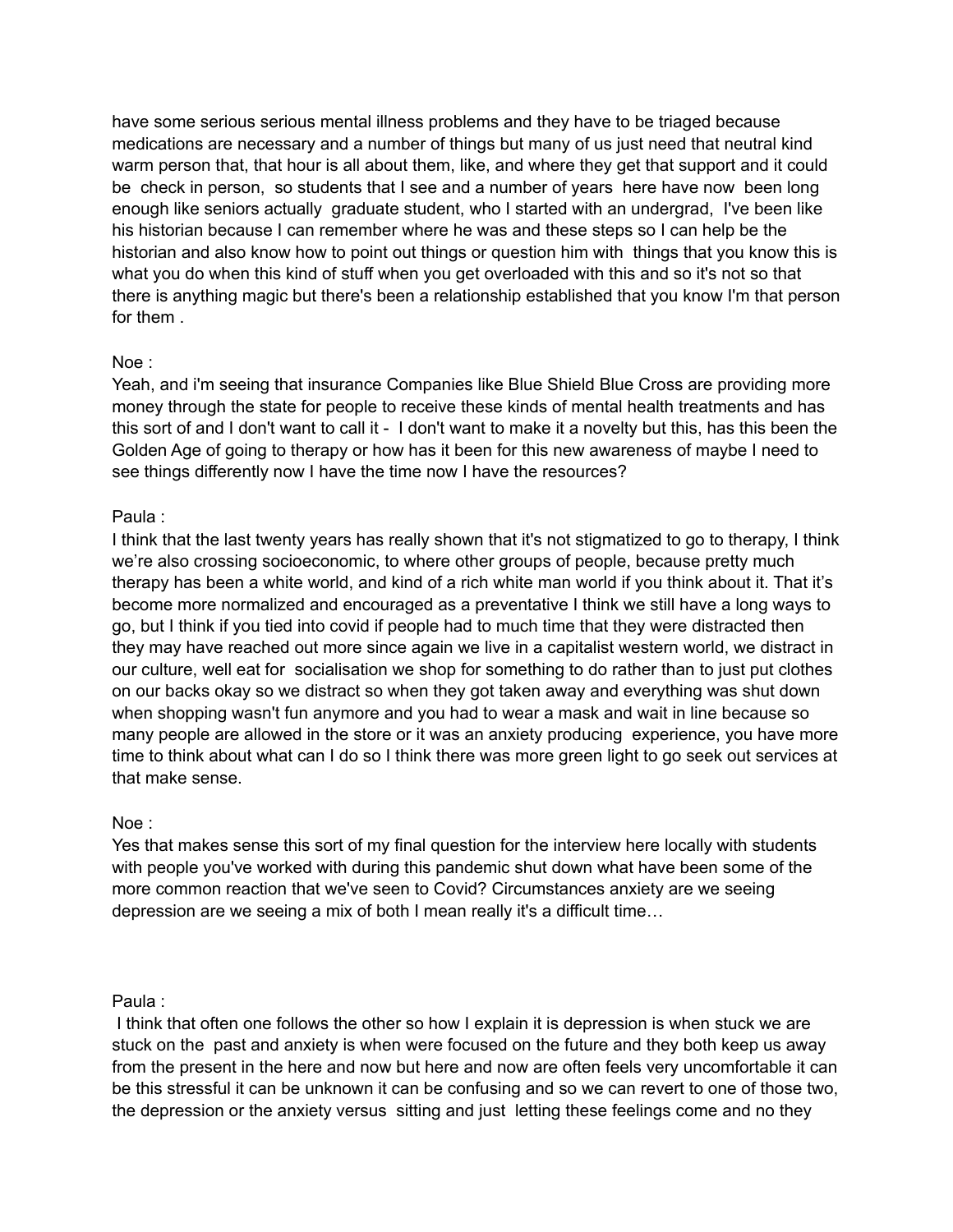are not going to annihilate you, so I kind of don't see one or the other but it's like a circular type thing but I am going to tell you, I think again this is separate from covid but covid makes it worse, were in times that there is more despair because of so much, first of all because of what's happening, our is planet we worried about our planet, were worried about enough water, all these things and there's so much blasted at us about that, that is gonna attribute to people's shutting down if they feel overloaded with that and overwhelmed it can have despair. So you know, well why should I ( explicit : freakin' ) worry about that the world is not going to be here anyway or why so, I think that anad again with covid that then tvs are going to be on more and news is going to be on more that we have to really really be careful that I think media has a big responsibility and and they don't deal you know it's all about money for them about what sells and that's even on my CNN you know like I love them in some ways in some ways they're no better it's like, put put put... is that too much pressure on you young people that want to make change and do things to start even wonder if you can and this is kind of not covid related but in this time, when I was twenty years old I thought I could change the world and I really believed I could and I didn't have this doomsday, I mean I was an activist from, when did we start Humboldt Women's shelter? Like, I was like twenty-one, young, we were young, we started a lot of the actual programs up here, but I worry about there's so much information that we get bombarded with and then its politicized, how is that get the way of despair for young people who, I'm counting on to passing the baton to keep this world going so my great grandkids have a world, your grandkids have a world, the human species survives. So, I think that there's an interesting time element in the last you know eight years also and that I don't want to through politics in but the backlash from Barack obama was so hideous with what happened to politics and it was probably already there it was just hidden more, but as we have so much information and we get too much even information about the covid, which way do we do it, are we supposed to get the booster or are we not supposed to get the booster? That were also filled with this anxiousness that - that's a bigger concern to me than how does covid affect this with learning but more of this permeated malaise and anxiety that just penetrates the world, does that make sense?

### Noe :

Yeah, the news is sensationalized, and is not informative really if your trying to just , not at its surface level, but if you want to click an article you know, your going to get ads first of all which is one stimulus and then your going to get a paywall which is another stimulus, and then by the time you get to the bottom of your information you know, the world's over but now its back, you know?

### Paula :

No, I agree with you and I actually find that pretty appalling. That's one of the things I don't like about how fast we are evolving because I don't know that we have developed, and I don't know if it's healthy for us to develop to be able to process all that so quickly. You know, if were meant to process that quickly, then maybe we all are are going be moving into a higher, like you know more incidence of hyper activity or attention deficit because were expected. You know I question this all the time, is this external or internal? You know, which is it. That's why its fascinating to hear your studying history but also with the science, I always said history and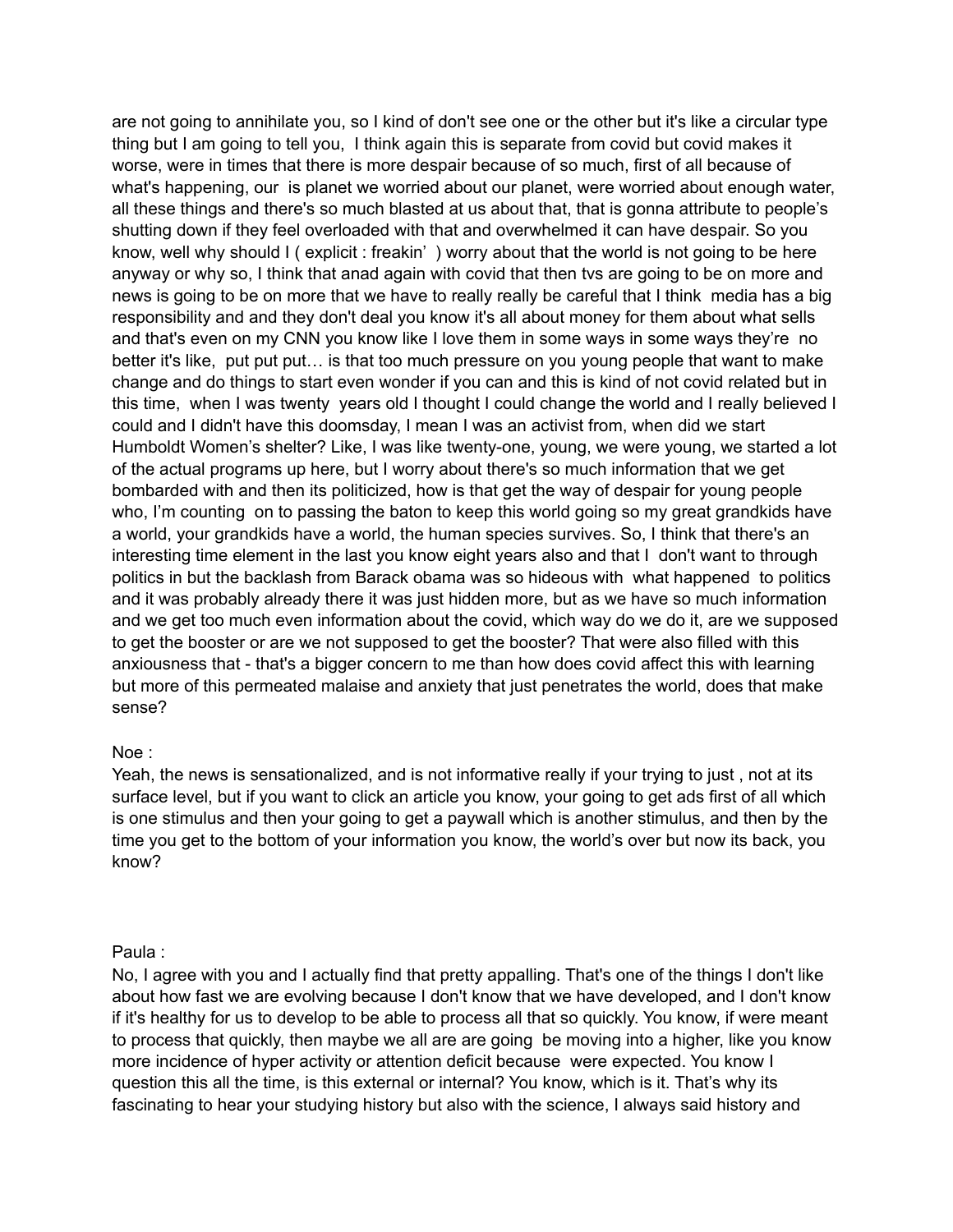psychology needs to go together because if we look at what was happening in the times then we look at what were the symptomologies of people who can help us you now kind of try to figure out things out.

### Noe :

Yeah my sister is a sociology major and she shared with me, she's like there's no history without sociology and there's no sociology without history, she's like it's all intertwined. It's the human collective experience, its documented, its been narraterized but its filtered through, but it's there and its a reference point and that's why living history too like our grandparents, community elders, leaders that's why they're all so important, you know because they got to grow up in a time, I know that for now when everything gets sensationalized, if I grow up without any previous knowledge of you know maybe that's not the truth or maybe they're trying to sell me something, if I grow up impressioned that way you know, someone in the community a leader an advocate someone who wants to help you can tell you, sort of step back and this is what life is about, look at from that and focus on yourself, but it's all been definitely really interesting and growing up during this time…

### Paula :

Well you know you know, your young enough to life, you always grew up with MTV, but something you just said and then i'm thinking about violence against women, back in the early 70s, when, it was a big deal I would go speak to the men's clubs because back then rotary was just men, there wasn't women in rotary, trying to get their buy-in about how bad domestic violence was within the homes and then we would do some education, we would call it the (wave-pam slide show) where we showed how women were so sexualized in advertiements, okay and we started to make some in-roads, and then MTV came out and again capitalist society, what sells? *Booty sells, Boobies sell,* You know pump-and-grind sells im not being crutagee but I'm saying we worked and we worked against not doing this and then this next thing took over and we took two steps back again, you know its always, and so and that's kind of what I think about Donald Trump, whether he did good things or didn't do good things, policies he spoke so poorly about people terribly, and like so, its like this, like what are the morares whats the leadership?

Noe : It sets the national tone.

### Paula :

Whether it be about women and children, whether it be - and it's all tied into that but it's also tied into economics and power. So, anyway I don't mean to divert but in a nutshell the students through CAPS get excellent services we have done groups online and we have done mediation groups online, we you know see people sometimes, I had a clear morning which was nice for you because we're wrapping up, sometimes I see seven people a day on the computer, and we are still taking students in, we will until finals, and you know, yes it has changed their experience but i think we've learned how to look at what we can offer in spite of that.

End.